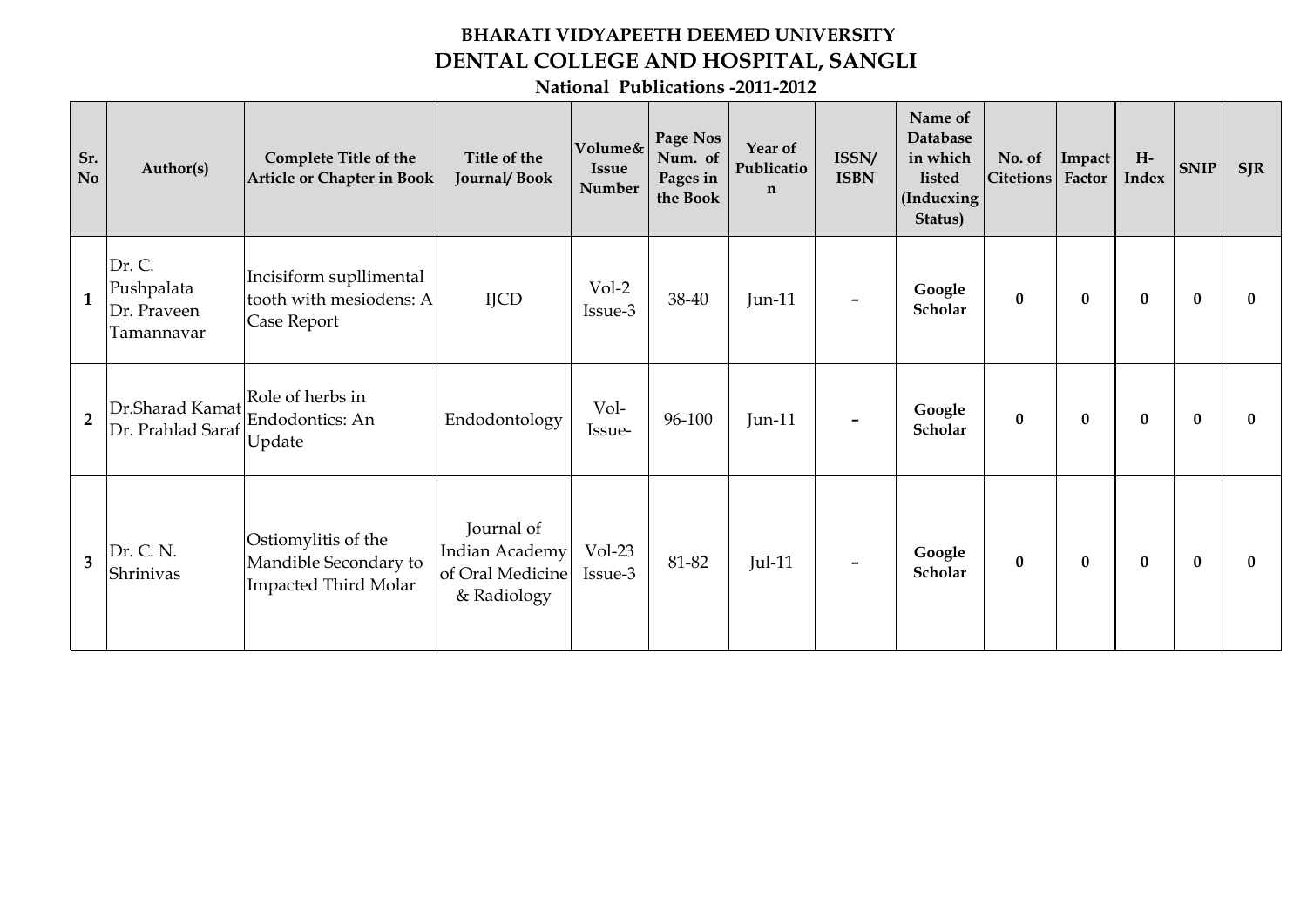| $\overline{\mathbf{4}}$ | Dr. Raghvendra<br>Byakodi<br>Dr. Sanjay<br>Byakodi<br>Dr. Santhosh<br>Hiremath<br>Dr. Shridevi<br>Adaki<br>Dr. Kalyani<br>Marathe | Oral Cancer in India:<br>An Epidimologic &<br><b>Clinical Review</b>                                                                     | International<br>Journal of<br>Community<br>Health | Vol-37<br>Issue-02  | 316-319 | <b>Jul-11</b>      | 0094-5145 | Pub Med                  | 26       | 1.7      | 26       | 0.991    | 0.862        |
|-------------------------|-----------------------------------------------------------------------------------------------------------------------------------|------------------------------------------------------------------------------------------------------------------------------------------|----------------------------------------------------|---------------------|---------|--------------------|-----------|--------------------------|----------|----------|----------|----------|--------------|
| 5                       | Dr. Hemant<br>Vagarali<br>Dr. Girish<br>Nanjannawar<br>Dr. Vamsi G.                                                               | Surgical Extrusion and<br>Rotation of Maxillary<br>Central Incisor Inside<br>The Socket to Treat<br>Crown-Root Fracture-A<br>Case Report | Dental Dialogue                                    | Vol-37<br>Issue-3   | 130-131 | July-Sept-<br>2011 |           | Google<br>Scholar        | $\bf{0}$ | $\bf{0}$ | $\bf{0}$ | $\bf{0}$ | $\bf{0}$     |
| 6                       | Dr. Girish<br>Nanjannawar<br>Dr. Hemant<br>Vagarali<br>Dr. Lalita<br>Nanjannawar<br>Dr. Dayanand<br>Huddar                        | <b>Endodontic Treatment</b><br>of Taurodontism: A<br>Challenge                                                                           | Dental Dialogue                                    | $Vol-37$<br>Issue-3 | 126-127 | July-Sept-<br>2011 | $\bf{0}$  |                          | $\bf{0}$ | $\bf{0}$ | $\bf{0}$ | $\bf{0}$ | $\mathbf{0}$ |
| $\overline{7}$          | $Dr.$ Amol<br>Karagir                                                                                                             | Radiographic Quiz No.-<br>40, On Case Of<br>Ameloblastoma,                                                                               | JIDA,                                              | Vol-5<br>Issue-8    | -       | Aug-11             | -         | $\overline{\phantom{m}}$ | $\bf{0}$ | $\bf{0}$ | $\bf{0}$ | $\bf{0}$ | $\bf{0}$     |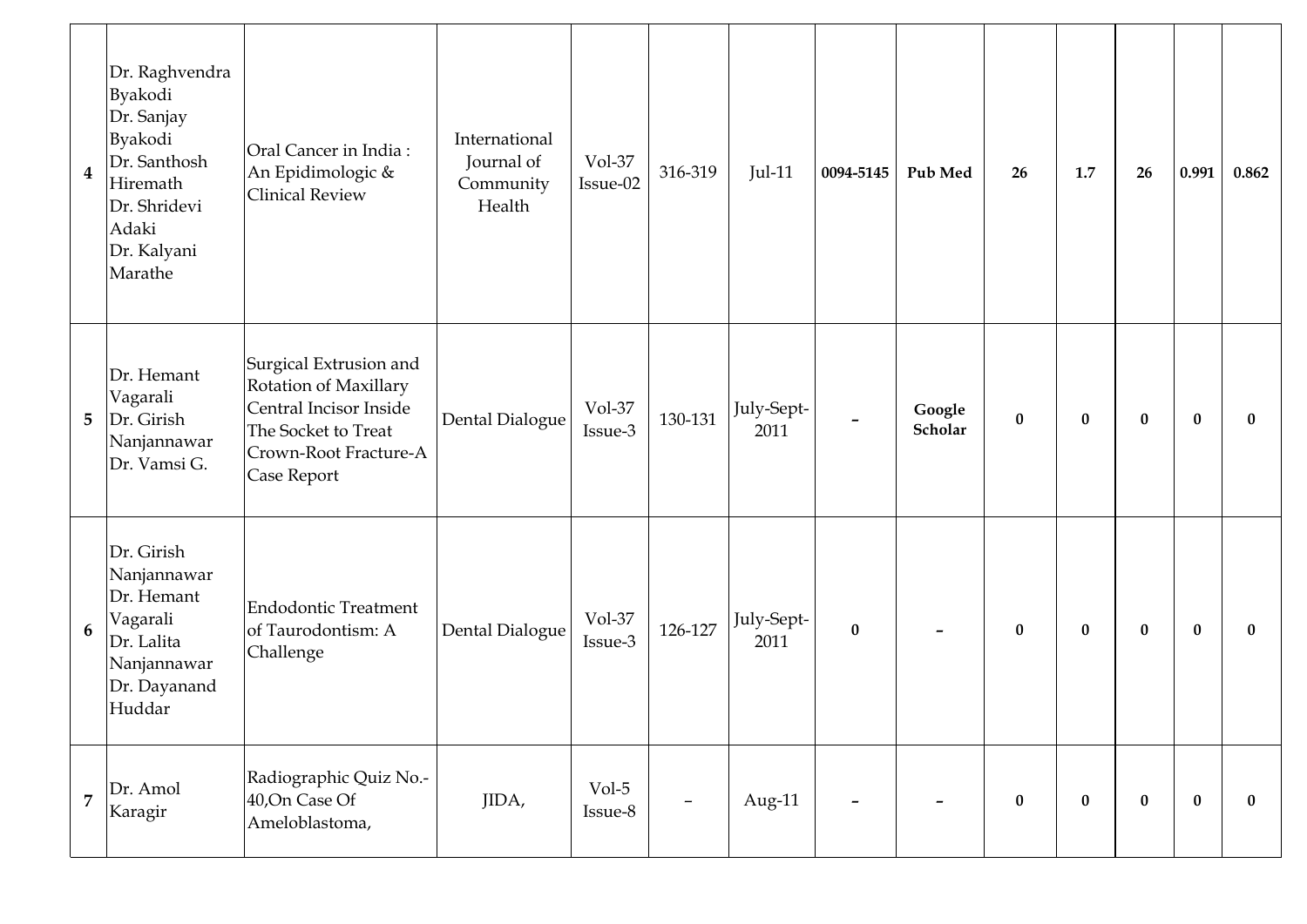| 8  | Dr. Ulhas Mali                       | Mrs. Nilima Patil Study of Urinary Tract<br>Infection in Elderly                                                                | <b>MJDYPU</b>                                     | Vol-5<br>Issue-1    | 50-55      | Sep-11                | 0974-2743                    | Proquest                                         | $\bf{0}$ | $\bf{0}$ | $\bf{0}$ | $\bf{0}$ | 0        |
|----|--------------------------------------|---------------------------------------------------------------------------------------------------------------------------------|---------------------------------------------------|---------------------|------------|-----------------------|------------------------------|--------------------------------------------------|----------|----------|----------|----------|----------|
| 9  | Dr. Vivek Gurjar<br>Dr. Minal Gurjar | Frey's syndrome - A<br>Complication of Close<br><b>Treatment of Madibular</b><br>Condylar Fracture-A<br>Case Report             | Dental Dialogue                                   | Vol-37<br>Issue-4   | 155-157    | Oct-Dec-<br>2011      |                              | <b>Index</b><br>2082-4246 Copernicus<br>/ Scopus | $\bf{0}$ | $\bf{0}$ | $\bf{0}$ | $\bf{0}$ | $\bf{0}$ |
| 10 |                                      | Burkitts lymphoma<br>Dr. Minal Gurjar   presenting as tooth<br>Dr. Vivek Gurjar Mobility - A case<br>Report                     | Dental Dialogue                                   | Vol-37<br>Issue-4   | 176-178    | Oct-Dec-<br>2011      |                              | <b>Index</b><br>2082-4246 Copernicus<br>/ Scopus | $\bf{0}$ | $\bf{0}$ | $\bf{0}$ | $\bf{0}$ | 0        |
| 11 | Dr. Amol<br>Karagir                  | Hemangio-<br>Ameloblastoma: A Rare<br>Presentation,                                                                             | <b>JIAOMR</b>                                     | $Vol-23$<br>Issue-4 | 163-165    | Oct-Dec-<br>2011      |                              | Google<br><b>Scholar</b>                         | $\bf{0}$ | $\bf{0}$ | $\bf{0}$ | $\bf{0}$ | 0        |
| 12 | Dr. Dayanand<br>Huddar               | Prosthodontic<br>Rehabilitation of a<br>Partial Maxillectomy<br>Patient with Hollow<br><b>Bulb Obturator - A Case</b><br>Report | Journal of<br><b>Health Science</b><br>& Research | $Vol-02$<br>Issue-5 | $1$ to $3$ | $Nov-11$              |                              | Google<br>Scholar                                | $\bf{0}$ | $\bf{0}$ | $\bf{0}$ | $\bf{0}$ | $\bf{0}$ |
| 13 | Dr. Vivek Gurjar                     | Cornectomy: A<br>Technique To Protect<br>Dr. Minal Gurjar The Inferior Alveolar<br>Nerve.                                       | Dental Dialogue                                   | Vol-<br>Issue-      |            | Jan-<br>March<br>2012 | $\qquad \qquad \blacksquare$ | Scopus                                           | $\bf{0}$ | $\bf{0}$ | $\bf{0}$ | $\bf{0}$ | 0        |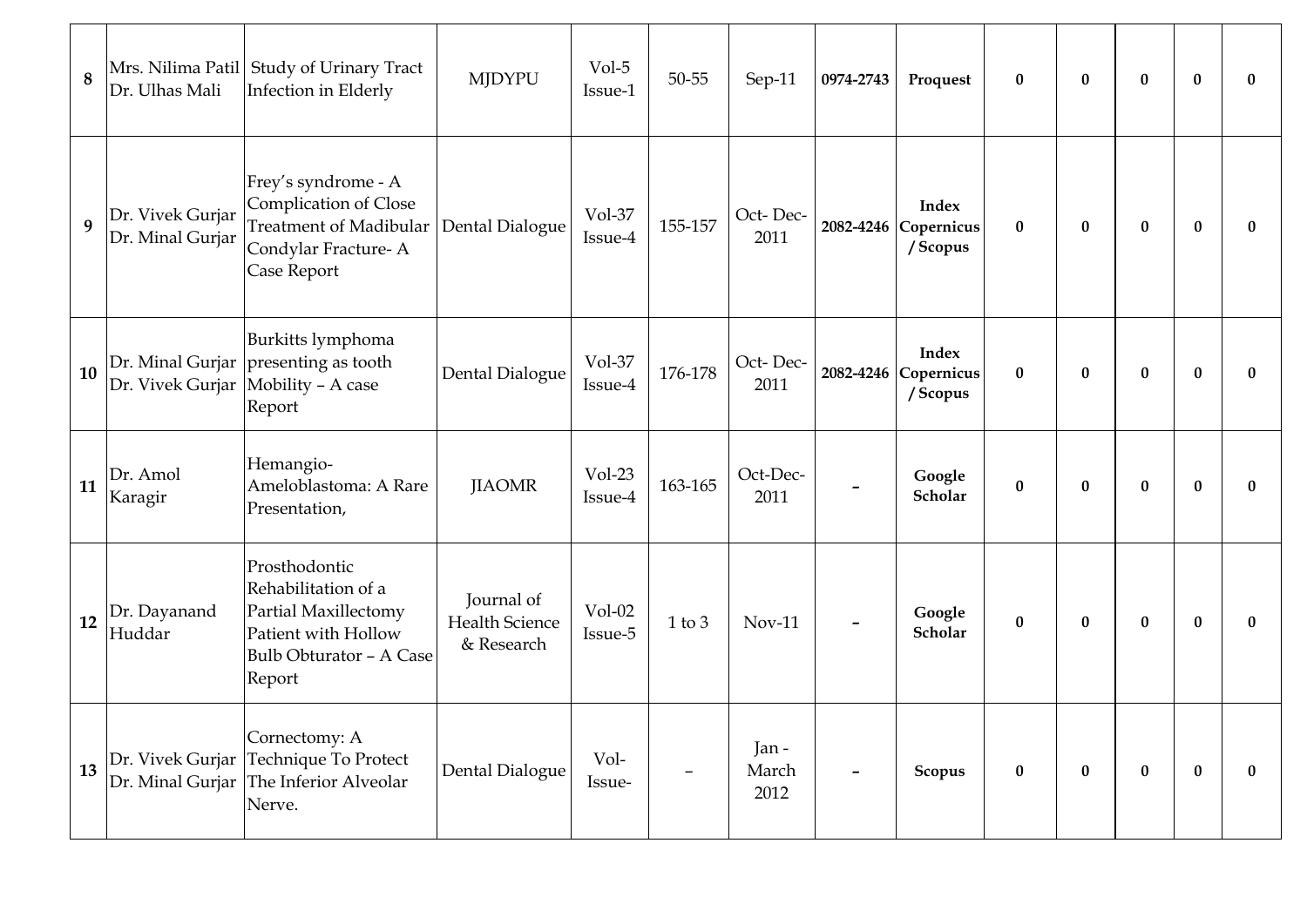| 14 | Dr. C. N.<br>Shrinivas                                         | Evalution of Bacterial<br>Spectrum of Orofacial<br>Infections & their<br>Antibiotic Suseptibility                                | Annals of<br>Maxillofacial<br>Surgery                   | Vol-<br>Issue-           |         | Jan-12   |                          |                          | $\bf{0}$         | $\bf{0}$     | $\bf{0}$     | $\mathbf{0}$ | $\mathbf{0}$ |
|----|----------------------------------------------------------------|----------------------------------------------------------------------------------------------------------------------------------|---------------------------------------------------------|--------------------------|---------|----------|--------------------------|--------------------------|------------------|--------------|--------------|--------------|--------------|
| 15 | Dr. Amol<br>Karagir                                            | <b>Oral Pemphigus</b><br><b>Vulgaris-A Case</b><br>Report,                                                                       | <b>JIDA</b>                                             | Vol-6<br>Issue-1         | 48-50   | $Jan-12$ |                          |                          | $\bf{0}$         | $\bf{0}$     | $\bf{0}$     | $\mathbf{0}$ | $\bf{0}$     |
| 16 | Dr. Sudhir Sase                                                | Osteopontin: A Novel<br>Protein Molecule                                                                                         | <b>Indian Medical</b><br>Gazette                        | Vol-CLX<br>VI<br>Issue-2 |         | Feb-12   | 0019-5863                | Google<br><b>Scholar</b> | $\mathbf{1}$     | $\mathbf{0}$ | $\mathbf{1}$ | $\mathbf{0}$ | $\mathbf{0}$ |
| 17 | Dr. Vivek Gurjar<br>Dr. Anita<br>Prushetti<br>Dr. Minal Gurjar | Freeman - Sheldon<br>Syndrom Presting with<br>Microstomia: A Case<br>Report & Literature<br>Review                               | Journal of<br>Maxillofacial.<br><b>Oral Surgery</b>     |                          |         | Feb-12   |                          | Pubmed                   | $\bf{0}$         | $\bf{0}$     | $\bf{0}$     | $\mathbf{0}$ | $\bf{0}$     |
| 18 | Dr. C. N.<br>Shrinivas                                         | Modified alar cinch<br>suture in lefort I<br>osteotomy - A Case<br>Report                                                        | The Journal of<br>Contemptory<br><b>Dental Practice</b> |                          |         | Feb-12   | $\overline{\phantom{a}}$ | Pubmed                   | $\boldsymbol{0}$ | $\bf{0}$     | $\bf{0}$     | $\bf{0}$     | $\mathbf{0}$ |
| 19 | Dr. Lalita<br>Nanjanwar<br>Dr. Girish<br>Nanjanwar.            | Effects of a self etching<br>primer and 37%<br>phosphoric acid etching<br>on enamel- A Scanning<br>Electron Microscopic<br>Study | Journal of<br>Contemporary<br><b>Dental Practice</b>    | $Vol-13$<br>Issue-03     | 280-284 | $Mar-12$ | 1526-3711                | Pubmed                   | 3                | $\bf{0}$     | $\bf{0}$     | $\bf{0}$     | $\bf{0}$     |